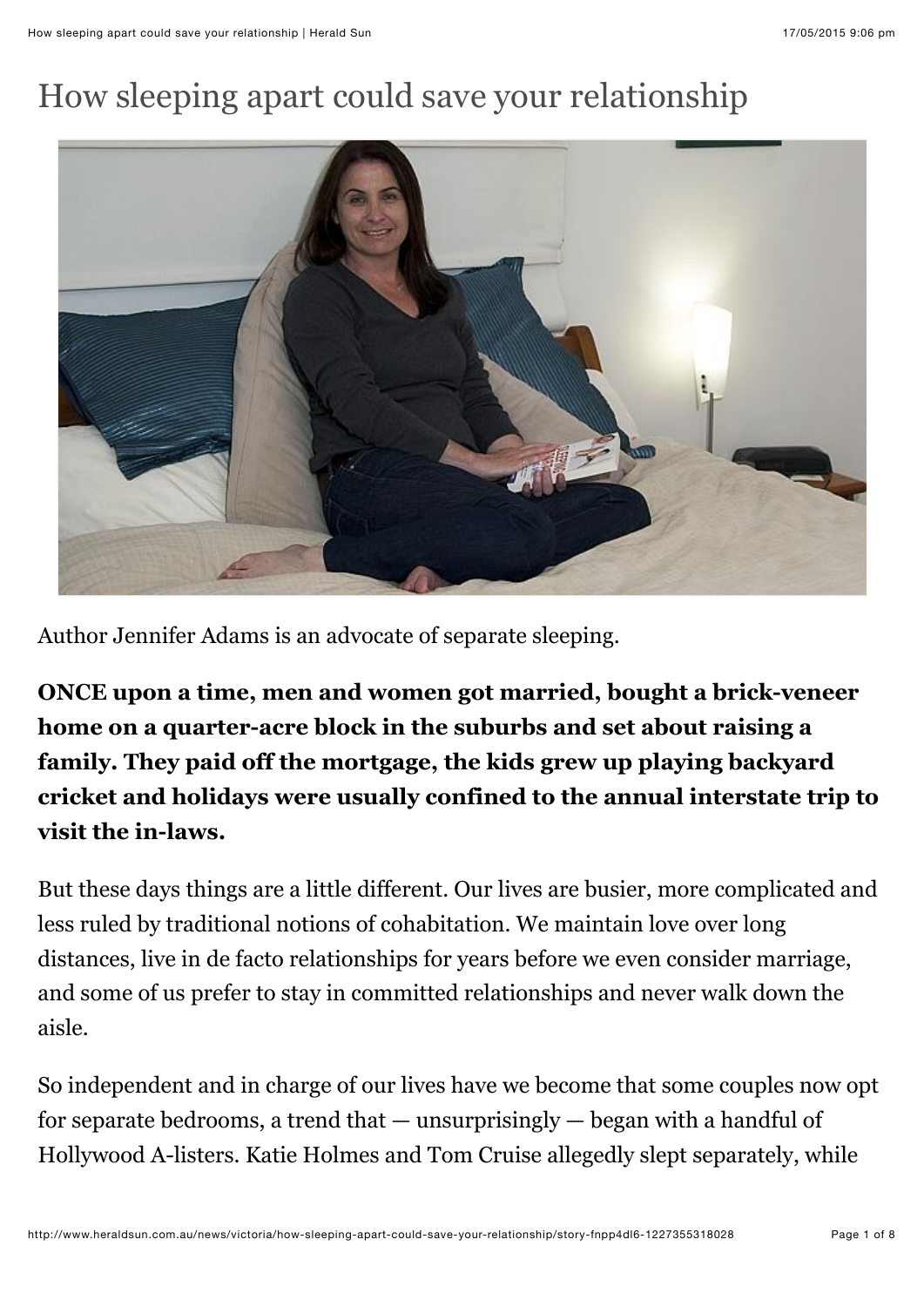Tim Burton and Helena Bonham Carter lived in conjoined houses for 13 years before their split last year. A former bodyguard for Angelina Jolie and Brad Pitt also claimed the couple often preferred to sleep in separate rooms.

*Sleeping Apart Not Falling Apart* author Jennifer Adams, 48, says it is a trend that will only become more popular in the future as we wrestle with sleep deprivation and stress. She is a fan of separate sleeping areas for couples who struggle to share their bed sheets.

"There is still quite a bit of judgment surrounding sleeping apart and people tend to think it is a sign that your relationship is in trouble," the Brisbane-based project officer says. "But not everyone is cut from the same cloth."

Adams discovered the joy of separate beds when she met husband Fraser Mackay in 2005.

"My sleep is really important to me, but Fraser is a snorer and thrashes around a bit and I knew I couldn't keep going on with so little sleep," she confesses. "We decided to only sleep in the same bed on weekends, but pretty quickly it was all the time.

"I got upset at first and cried about it because I thought it meant something was wrong."

Adams gradually opened up about her new sleeping setup to her friends, and many confessed to feeling envious of her confidence to insist on time alone.

"Some women said they would love to sleep separately, but their husband wouldn't let them," she says. "Another would go to her mum's house and drink too much to drive home and that is how she got a good night's sleep."

Adams' relationship with Mackay thrived after they moved to different bedrooms and she decided to write a book about her experience to lift the veil of shame surrounding separate sleepers.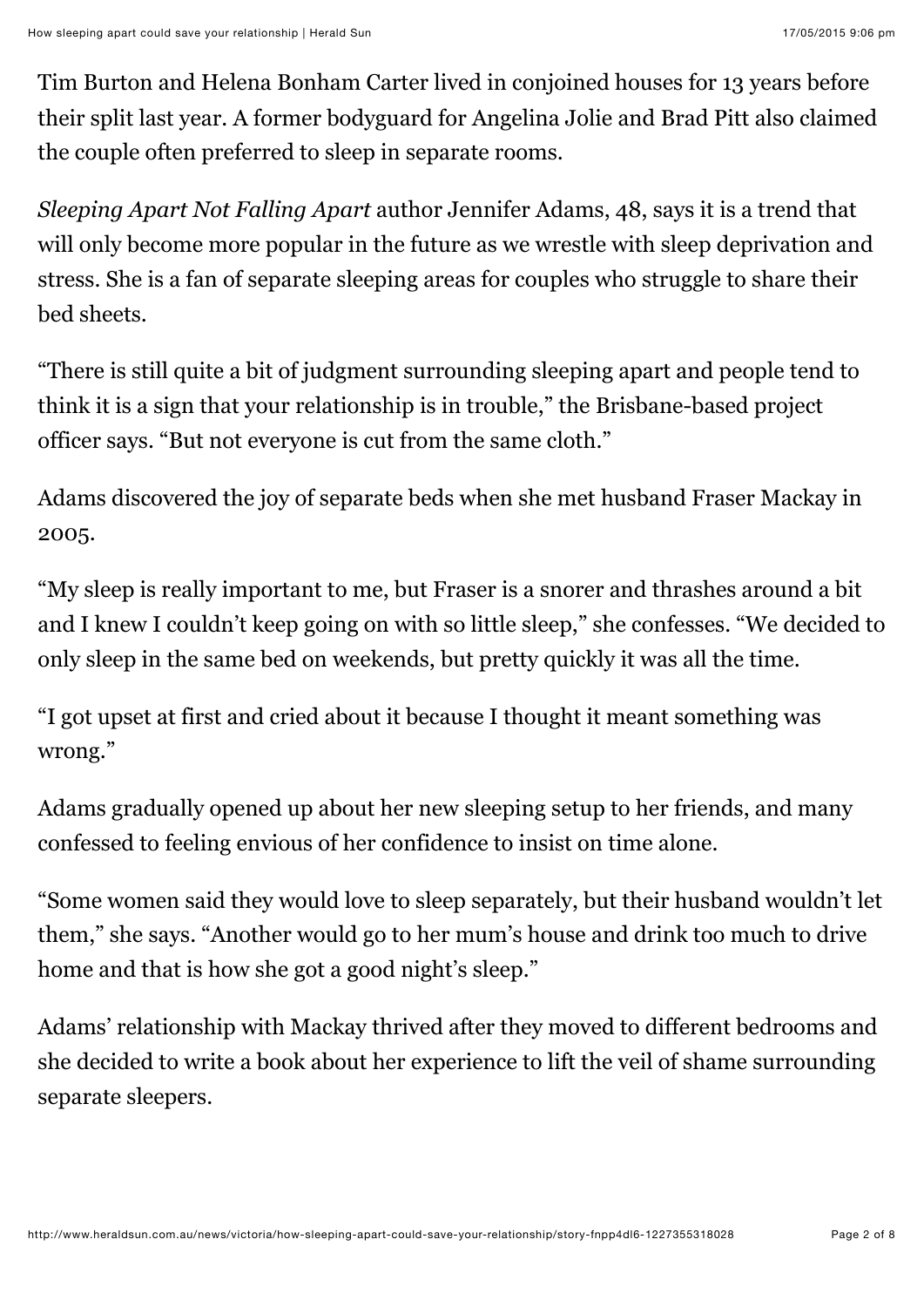

After two years of being unable to sleep in the same bed as partner Andrew Neilson, Keith Hughson headed for the spare bedroom. Picture: Manuela Cifra

"If you are staying in bed with someone who is keeping you awake, that is a bad health decision," she says. "But there is this cult of togetherness with couples, and people are worried about it being abnormal."

Many couples assume, too, that it will be the death of any intimacy but, as Adams points out, "there are other ways to make sure you have sex".

Adams hopes her book — and the accompanying website of the same name — goes some way to giving couples the confidence to, at the very least, discuss the possibility of separate beds.

"I think in the future things will start to change and people will start to become more comfortable with sleeping separately," she says. "Not getting a good night's sleep has negative effects on our health."

Keith Hughson tried for two years to sleep in the same bed as partner Andrew Neilson, but after long periods of interrupted sleep, Hughson headed for the spare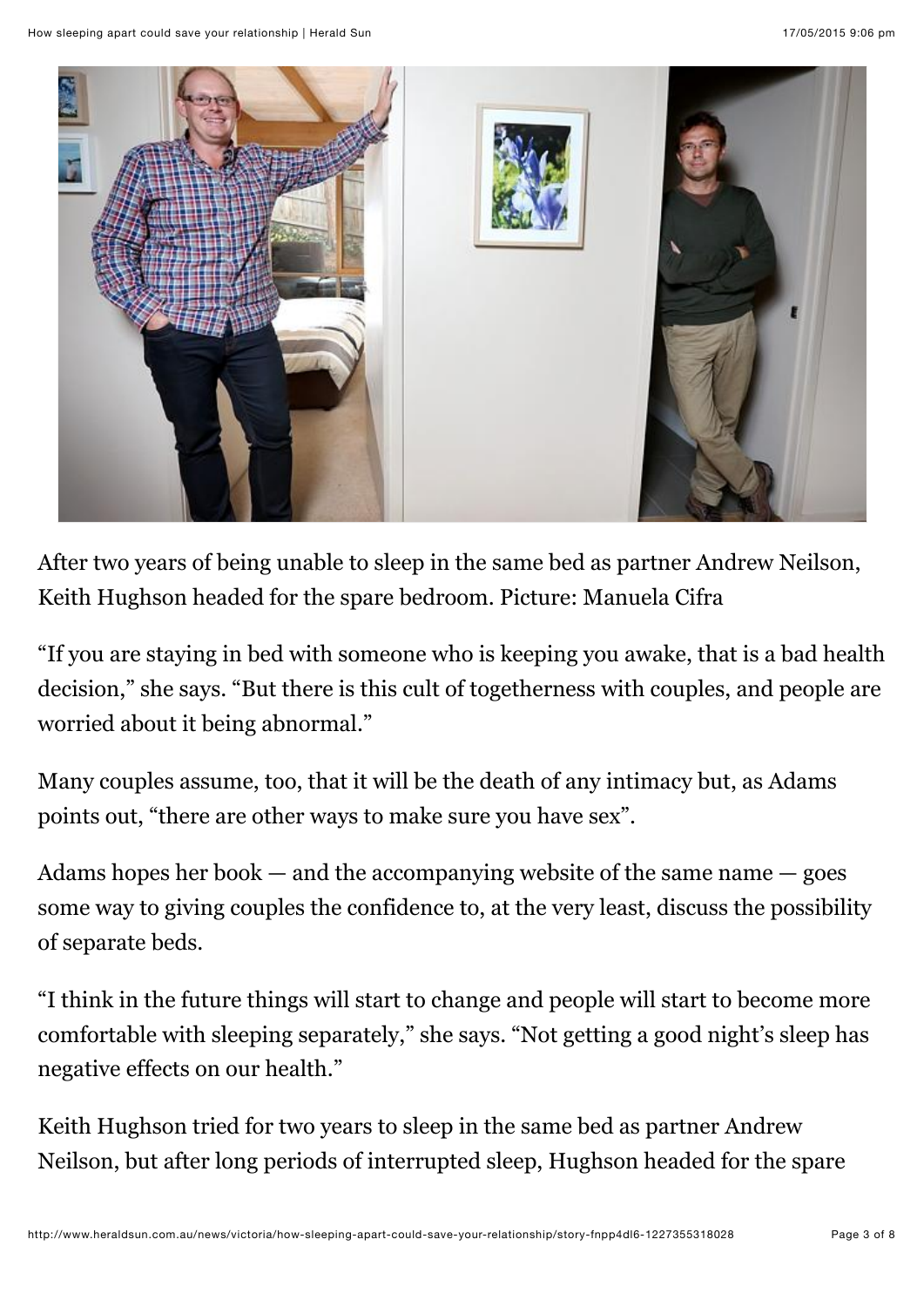bedroom and has never come back.

"I am a deep sleeper and a bomb would go off and I would not hear it," Hughson says. "But Andrew is quite a light sleeper and gets up during the night a bit, and he would want to read but would be worried about waking me.

"This was exacerbated by the fact we have completely different body temperatures. Andrew feels the cold and needs to have the blankets up to his face, but I am the opposite."

The couple noticed a lack of sleep was causing them to be grumpy with each other.

"We just made each other uncomfortable in bed," Hughson says.

After Hughson took up full-time residence in the spare room of their Lower Templestowe house, the pair noticed the mood lift.



Couple Natasha Van Noorden and Owen Castley live with housemates Brylee Green and Jack Webster. Picture: Manuela Cifra

"We do everything else together and the only activity we do not actually do is sleep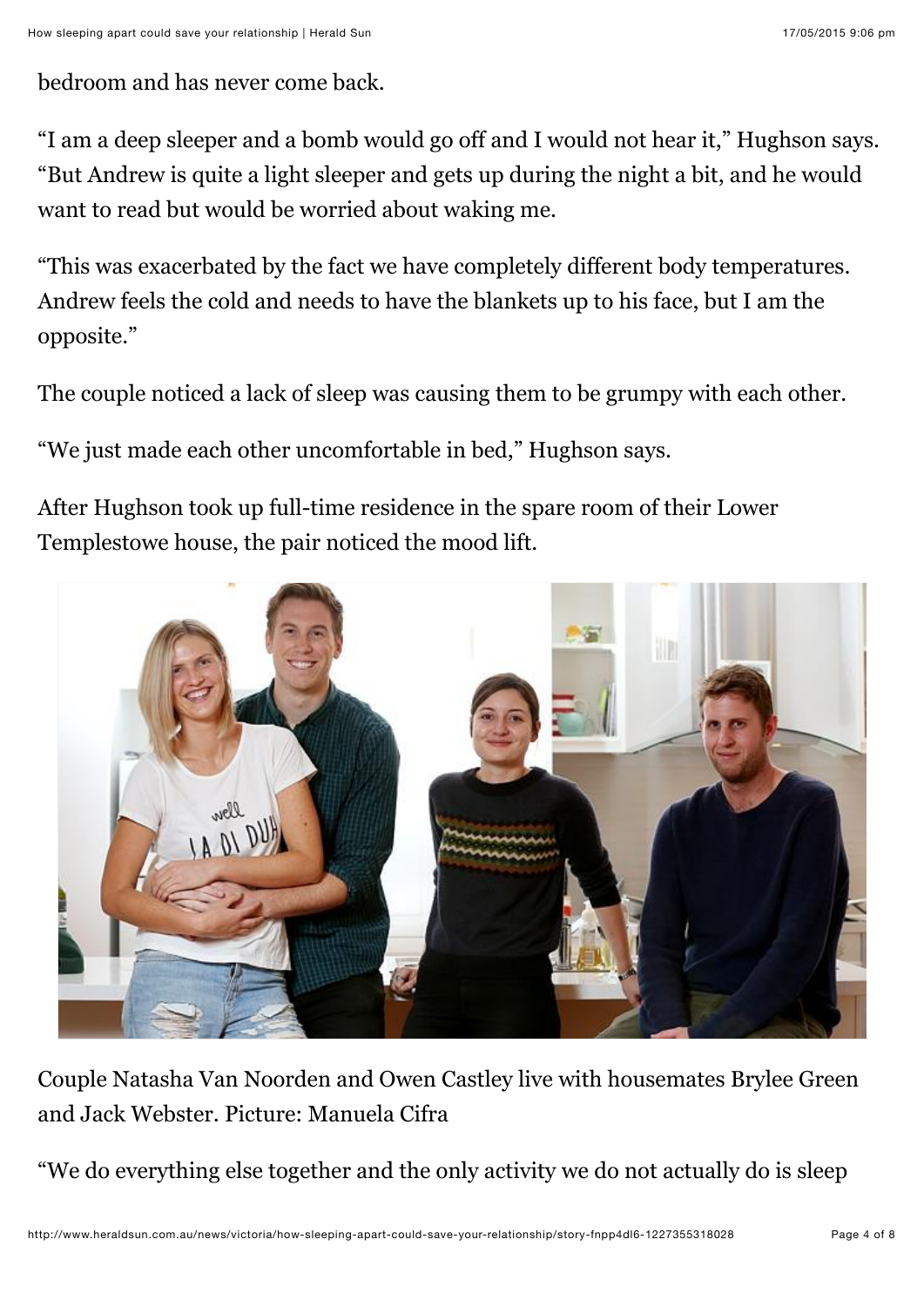together, which, let's be honest, you are unconscious for anyway," Neilson, 44, says.

"We didn't take separate rooms for privacy, we spend most of our time together; we did it because we needed to get some sleep."

When the pair, who have been together nine years, bought a house in the Yarra Valley, which they transformed into Wingspread Bed and Breakfast, they insisted on separate bedrooms, walk-in wardrobes and ensuites.

"When we were working with the architects in designing the new house they assumed we fought a lot because of our need for separate bedrooms," Hughson, 39, says. "But that was the thing: we didn't actually fight about anything, the only problem we had was sharing the same bed."

They couple, who divide their time between Melbourne and the bed and breakfast at Toolangi, say sleeping apart is the best move they ever made.

"Of course, there was a bit of a period of adjustment because I always assumed I would sleep in the same bed as my partner," Hughson says. "But now I am actually very proud of it."

Melbourne Sleep Disorders Centre's Dr David Cunnington treats numerous couples who sleep apart due to insomnia. He says a lot of patients become unnecessarily anxious over their sleeping arrangements, and it is important to put things into context.

"It has only been since the 1960s that people have slept in the same bed," he says. "For decades before that it was twin beds, and prior to that at one point people slept communally."

A desire for separate sleeping arrangements is not the only trend altering the way couples share their space.

Sales rep Natasha Van Noorden, 26, has been with her architect partner Owen Castley, 25, for about three years, and while their university days are long behind them, they love the buzz of sharing a home with other people.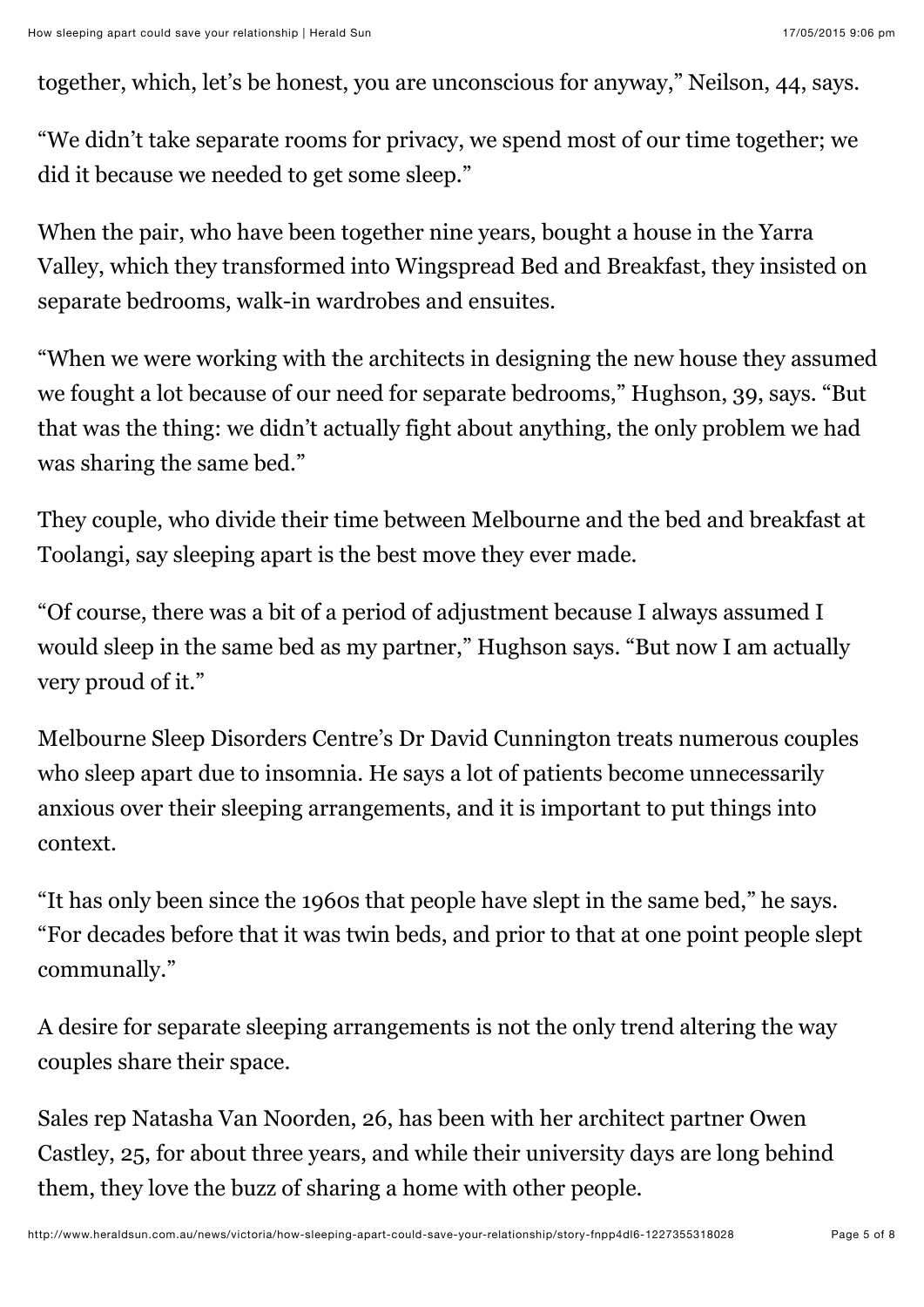

Sophie Chishkovsky, 26, and Greg Foyster, 31, live in a Murundaka Co-housing Community in Heidelberg Heights. Picture: Sarah Matray

They have a dog, well-paying and secure jobs and flatmates Brylee Green and Jack Webster, who rent rooms in their Fairfield rental. Green moved in about a year ago, and Van Noorden knew pretty much immediately that the three of them would hit it off. Webster moved in this year.

"I work in sales so I am used to these kinds of interviews with people," she says. "And I could tell straight away we would all get on."

Share houses, it would seem, are no longer the preserve of broke university students who have no option but to flat with each other, and many, like Van Noorden and Castley, have made a clear choice to share their space.

"Honestly, if I was to answer why we do it, it is because we really like sharing things with others," Van Noorden says. "We are very social and this is about more than just saving money, we just really like being around other people. This is really common among our friends who are in relationships, too."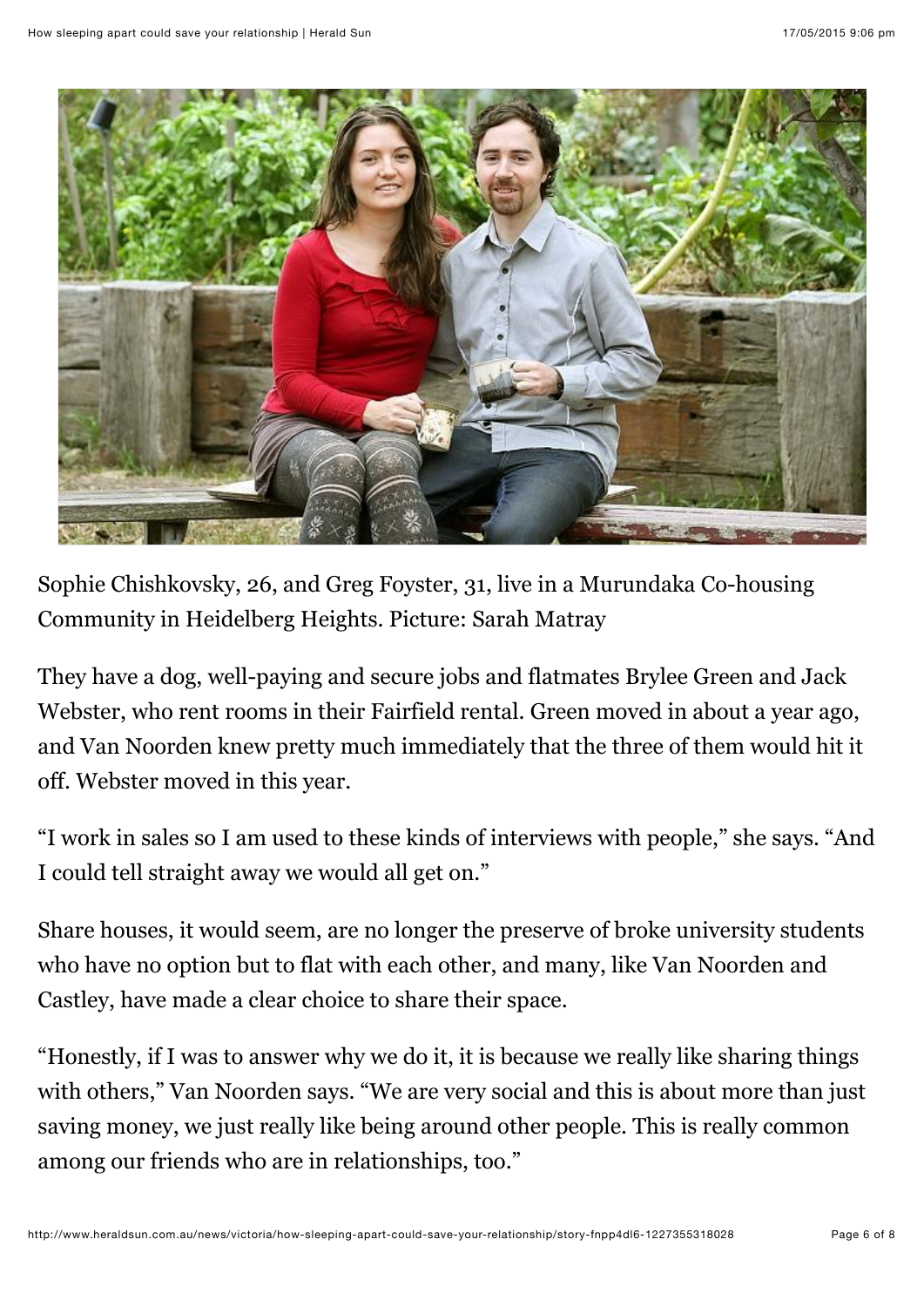The couple has lived in various Melbourne share houses for their entire relationship, and while they are saving for a house of their own, they are in no hurry to put their share house experience behind them.

"We are really aware of not creating a negative vibe in the house," Van Noorden says. "If we have a disagreement, we are forced to go for a walk and talk it out so it is great for our relationship.

"The best thing though about living with other people is that you learn to look at things from other people's perspectives and that is something you can then apply to your relationship."

Some couples take the flatmate concept a step further and share their space not only with each other, but as part of a collective, like Greg Foyster, 31, and his partner, Sophie Chishkovsky, 26.

The couple are in a committed relationship, but prefer to live in a co-housing community in Heidelberg Heights. They moved into the Murundaka Cohousing Community about 18 months ago after despairing over the state of the rental market in Melbourne.

The couple had just returned from a cycling trip from Melbourne to Cairns, which Foyster wrote about in his book, *Changing Gears: A Pedal-Powered Detour from the Rat Race*.

"We were in that housing bind that many young Melbourne couples face with housing being so expensive," he says. "The rental market was quite precarious and we had been moved on by a number of landlords who were selling and been through many share houses that had disbanded."

The co-housing community includes 18 self-contained private apartments, plus two freestanding houses, along with a large common area with kitchen, multipurpose dining and lounge area, activity room, laundry, recycling room and workshop.

The rent is a maximum of 25 per cent of a household's income — but always below the